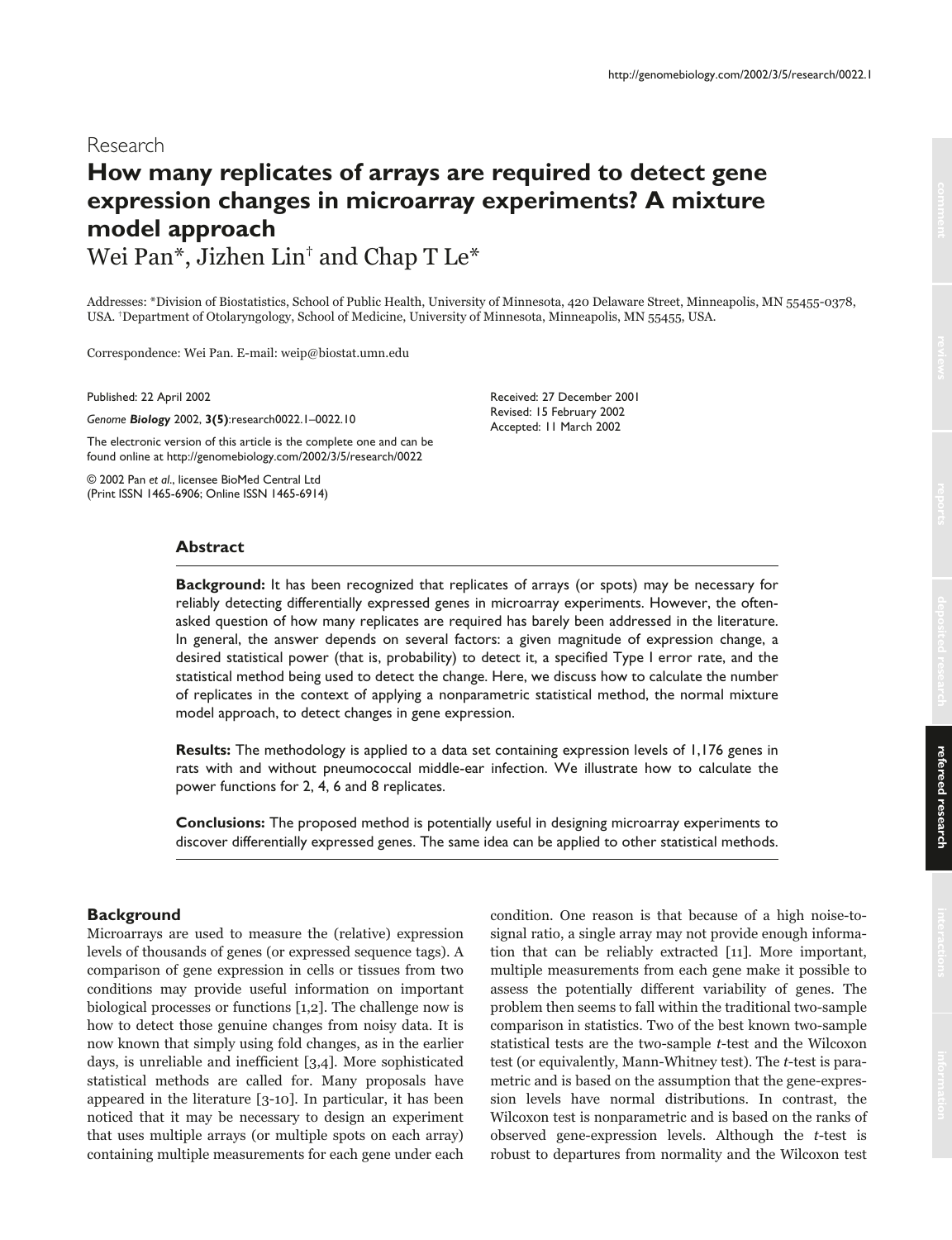does not depend on the normality assumption, the problem is that under non-normal situations the t-test may be too conservative, and hence, as with the Wilcoxon test, may have too low power, especially when the sample size is small, which is the case for most microarray experiments. These points have been verified in two case studies using real data [8,12]. In a class of nonparametric approaches [5,9,10], a version of the two-sample t-statistic is used but its null distribution is estimated nonparametrically, rather than directly assumed to be a t-distribution. In addition, some earlier studies have suggested that the variability of gene expression may be related to the mean expression [3,4,6]. Therefore, it implies that the t-statistic being used should be based on unequal variances for the two samples.

An important and natural question often asked by biologists is how many replicates are required. For microarray experiments, unlike many other experimental contexts, this issue has rarely been discussed in the literature. To our knowledge, the only exception is the work by Black and Doerge [13], which, however, is for the situation where parametric statistical methods are applied to detect expression changes. In this paper, we discuss the problem when a nonparametric method, the normal mixture model approach [10], is used to detect differential expression. But to facilitate calculations of sample size, the formulation is slightly changed from their original one. Nonparametric methods of microarray data analysis have been pioneered by Efron and Tibshirani and co-workers [5,9]. They take advantage of the presence of replicates and thus can impose much weaker modeling assumptions. For instance, the parametric methods of Black and Doerge [13] depend on the assumption on the log-normal or gamma distribution of gene-expression levels, whereas the mixture model approach does not have such a distributional assumption and directly estimates distributions related to random errors. Note that modeling the distribution of random errors has advantages over direct modeling of expression levels, and is a common practice in applied statistics. For example, gene-expression levels may be correlated (for example, as a result of coexpression of some genes) whereas random errors can be more reasonably assumed to be independent. This is similar to modeling longitudinal data using a linear mixed-effects model [14]: the responses from each subject (corresponding to a group of coregulated genes here) are in general correlated, but the measurement errors from the same subject can be considered to be independent after incorporating a random-subject effect in the model. Note that the random effect will be canceled out from the t-statistic for each gene. Our proposal here also shows an attractive feature of the mixture model approach, as compared to the other two nonparametric approaches [5,9], because it is still unclear how the sample size/power calculation can be done in the other two approaches.

The problem of calculating the number of replicates required in a microarray experiment is similar to that of sample size/power calculations in clinical trials and other experiment designs; the (to-be-determined) sample size in microarray experiments refers to the number of replicates, whereas the number of genes is not an issue here. As usual, we assume that the replicates are (approximately) independent with each other, whether they are drawn from the same individual or multiple individuals. In general, the required sample size depends on several factors: the true magnitude of the change of gene expression (say,  $d$ ), the desired statistical power (that is, probability)  $(\beta)$  to detect the change, and the specified Type I error rate  $(\alpha)$ . The problem of how to calculate the number of replicates for any given triplet  $(d, \beta, \beta)$  $\alpha$ ) is equivalent to that of how the power  $\beta$  depends on the pair  $(d, \alpha)$  and the number of replicates, which we consider in the paper.

The proposed method is not restricted to any specific microarray technology. From now on, the expression level can refer to a summary measure of relative red-to-greenchannel intensities in a fluorescence-labeled cDNA array, a radioactive intensity of a radiolabeled cDNA array (as used in the example later), or a summary difference of the perfect match (PM) and mismatch (MM) scores from an oligonucleotide array. The gene-expression levels may have been suitably preprocessed, including dimension reduction, data normalization and data transformation [5,15-18].

# **Results and discussion A statistical model**

We consider a generic situation that, for each gene  $i, I = 1, 2, \ldots, N$ , we have (relative) expression levels  $X_{1i},..., X_{mi}$  from  $m$ microarrays under condition 1, and  $Y_{1i},...,Y_{mi}$  from  $m$  arrays under condition 2. We need to assume that  $m$  is an even integer. A general statistical model is assumed for gene expression data:

$$
X_{ji} = \mu_{(1),i} + \epsilon_{ji}, \qquad Y_{li} = \mu_{(2),i} + e_{li},
$$

where  $\mu_{(1),i}$  and  $\mu_{(2),i}$  are the mean expression levels for gene i under the two conditions respectively, and  $\varepsilon_{ii}$  and  $e_{li}$  are independent random errors with means and variances

$$
E(\epsilon_{ji}) = E(e_{li}) = 0, \qquad Var(\epsilon_{ji}) = \sigma_{(1),i}^2, \qquad Var(e_{li}) = \sigma_{(2),i}^2,
$$

for any  $j = 1, ..., m, l = 1, ..., m$  and  $i = 1, ..., N$ . It is assumed that random errors  $\varepsilon_{ji}/\sigma_{(1),i}$  and  $e_{li}/\sigma_{(1),i}^2$  are randomly taken respectively from one of two (not necessarily equal) distributions that are symmetric about their mean 0. Note that the above assumption on the distributions of random errors, not on that of gene expression levels (that is,  $X_{ii}$  and  $Y_{ii}$ ), is often reasonable, and similar assumptions are common in other statistical applications. In addition, we do not assume that the expression levels of all the genes have an equal variance, because some previous studies [3,4,6] have found that the variance  $\sigma^2_{(c),i}$  (for  $c = 1,2$ ) of gene-expression levels may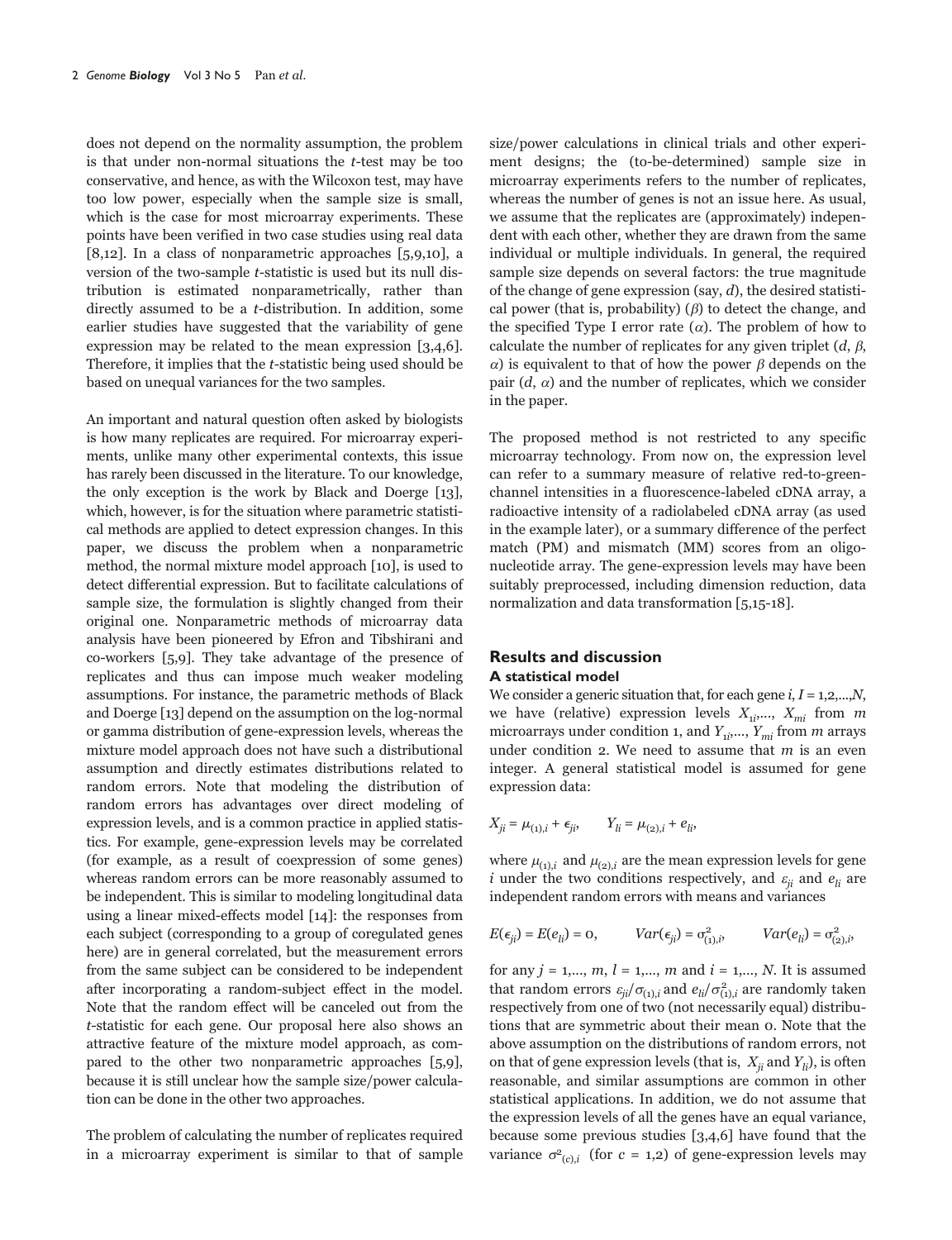depend on the mean expression  $\mu_{(c),i}$ . Also, we do not even need to assume that  $\sigma_{(1),i}^2 = \sigma_{(2),i}^2$  unless  $\mu_{(1),i} = \mu_{(2),i}$ .

A goal is to detect all genes with  $\mu_{(1),i} \neq \mu_{(2),i}$ . This can be accomplished through statistical hypothesis testing.

## **A test statistic**

To test the null hypothesis  $H_0$ :  $\mu_{(1),i} = \mu_{(2),i}$ , we use a *t*-type test statistic or score

$$
Z_{i} = \frac{\sum_{j=1}^{m} X_{ji}/m}{\sigma_{(1),i}} - \frac{\sum_{j=1}^{m} Y_{ji}/m}{\sigma_{(2),i}} = \frac{\mu_{(1),i}}{\sigma_{(1),i}} - \frac{\mu_{(2),i}}{\sigma_{(2),i}} + \frac{\sum_{j=1}^{m} \epsilon_{ji}}{m \sigma_{(1),i}} - \frac{\sum_{l=1}^{n} e_{li}}{m \sigma_{(2),i}} \tag{1}
$$

Note that the mean and variance of  $Z_i$  are

$$
E(Z_i) = \frac{\mu_{(1),i}}{\sigma_{(1),i}} - \frac{\mu_{(2),i}}{\sigma_{(2),i}}, \quad Var(Z_i) = \frac{2}{m},
$$

whereas the mean  $E(Z_i)$  = 0 under  $H_o$ . Hence, it can be seen that a large absolute value of  $Z_i$ ,  $|Z_i|$ , gives evidence against  $H_0$ . As the number of arrays (that is, *m*) increases, the variance of the test statistic  $Z_i$  decreases. Hence, it is possible to reject  $H_0$  (that is, detect differential expression for gene i) with any  $E(Z_i) \neq 0$  if  $m$  is large enough. In other words, if the Type I error rate and other parameters are fixed, then the statistical power of the test will increase as  $m$  increases. This is the key point that motivates the discussion on sample size calculations.

To determine the cut-off point for  $|Z_i|$  to reject  $H_o$ , we need to know or estimate the distribution of  $Z_i$  under  $H_0$ , the null distribution  $f_{0}$ . In a parametric approach, based on some full distributional assumptions for  $X_{ji}$  and  $Y_{ji}$  one may derive the null distribution  $f_0$ , such as in a two-sample *t*-test. However, the validity of such a parametric method critically depends on the correctness of assumed distributions, which of course is not guaranteed. Here, we consider a nonparametric approach: a finite normal mixture model is used to estimate  $f_0$  nonparametrically.

# **Estimating the null distribution**

There may be various ways to estimate the null distribution  $f<sub>0</sub>$ . For instance, using expression levels of some housekeeping genes that are known to have non-differential expression, one can construct their  $Z_i$  scores and then estimate  $f_0$ using the obtained  $Z_i$  scores. In practice, however, there may be only a small number of or no housekeeping genes in a given experiment. Here, following the basic idea in a class of nonparametric methods  $[5,9,10]$ , we construct a null score  $z_i$ for each gene and then use these null scores to estimate  $f_0$  nonparametrically. The null score is constructed from the same observed gene expression data as used in  $Z_i$ :

$$
Z_i = \frac{X_{1i} - X_{2i} + \dots + X_{m-1,i} - X_{m,i}}{m\sigma_{(1),i}} + \frac{Y_{1i} - Y_{2i} + \dots + Y_{m-1,i} - Y_{m,i}}{m\sigma_{(2),i}}
$$

$$
= \frac{\epsilon_{1i} - \epsilon_{2i} + \dots + \epsilon_{m-1,i} - \epsilon_{m,i}}{m \sigma_{(1),i}} + \frac{e_{1i} - e_{2i} + \dots + e_{m-1,i} - e_{m,i}}{m \sigma_{(2),i}}.
$$
 (2)

Under the assumption that  $\varepsilon_{ii}$  and  $e_{ii}$  have symmetric distributions, then  $\varepsilon_{ii}$  and - $\varepsilon_{ii}$  have the same distribution, and  $e_{ii}$ and  $-e_{ii}$  have the same distribution. Thus, by comparing the form of  $z_i$  with that of  $Z_i$ , we know that the distribution of  $z_i$ is exactly  $f_0$ , the null distribution for  $Z_i$  (under  $H_0$ ). Note that under  $H_0$ ,  $\mu_{(1),i} = \mu_{(2),i}$ , and hence  $\sigma_{(1),i} = \sigma_{(2),i}$  (since we assume that  $\sigma_{(c),i}$  only depends on  $\mu_{(c),i}$ ), then

$$
Z_i = \frac{\epsilon_{1i} + \epsilon_{2i} + \dots + \epsilon_{m-1,i} + \epsilon_{m,i}}{m\sigma_{(1),i}} + \frac{e_{1i} + e_{2i} + \dots + e_{m-1,i} + e_{m,i}}{m\sigma_{(2),i}}.
$$

Thus  $z_i$  and  $Z_i$  have the same distribution  $f_0$  under  $H_0$ . We use all  $z_i$  values across all genes to estimate  $f_0$ .

In practice,  $\sigma_{(c)}$  (for c = 1, 2) are unknown, and can be estimated using the sample standard deviations (SDs)  $s_{(c),i}$ . Although the sample SD  $s_{(c),i}$  is asymptotically unbiased, if m and *n* are small,  $s_{(c),i}$  may not be stable, and some modifications may be necessary. In any case, substituting  $\sigma_{(c),i}$  by any suitable estimates, we can calculate the scores  $z_i$  values and  $Z_i$  values, on the basis of which we can estimate  $f_0$  and f respectively. By comparing  $f_0$  and f, we can gain insight about genes with altered expression (that is,  $\mu_{(1),i} \neq \mu_{(2),i}$ ).

We assume that all the z, values for  $i = 1, ..., N$  are a random sample from  $f_0$ ; thus we can use the observed  $z_i$  values to estimate  $f_0$ . Pan *et al.* [10] proposed estimating  $f_0$  using a finite normal mixture model [19]. Specifically, it is assumed that

$$
f_{0}(z; \Omega_{g_{0}}) = \sum_{r=1}^{g_{0}} \pi_{r} \phi(z; a_{r}, V_{r}),
$$

where  $\phi(z; a_{n}, V_{n})$  denotes the density function of a normal distribution  $N(a_r, V_r)$  with mean  $a_r$  and variance  $V_r$ , and  $\pi_r$ values are mixing proportions.  $\Omega_{q0}$  represents all unknown parameters  $\{\pi_r, a_r, V_r\}$ :  $r = 1,...g_0$  in a  $g_0$ -component mixture model. Among others, a normal mixture is essentially nonparametric and flexible, and easy to use with stable tail probabilities.

A mixture model can be fitted by maximum likelihood using the expectation-maximization (EM) algorithm [19-21]. The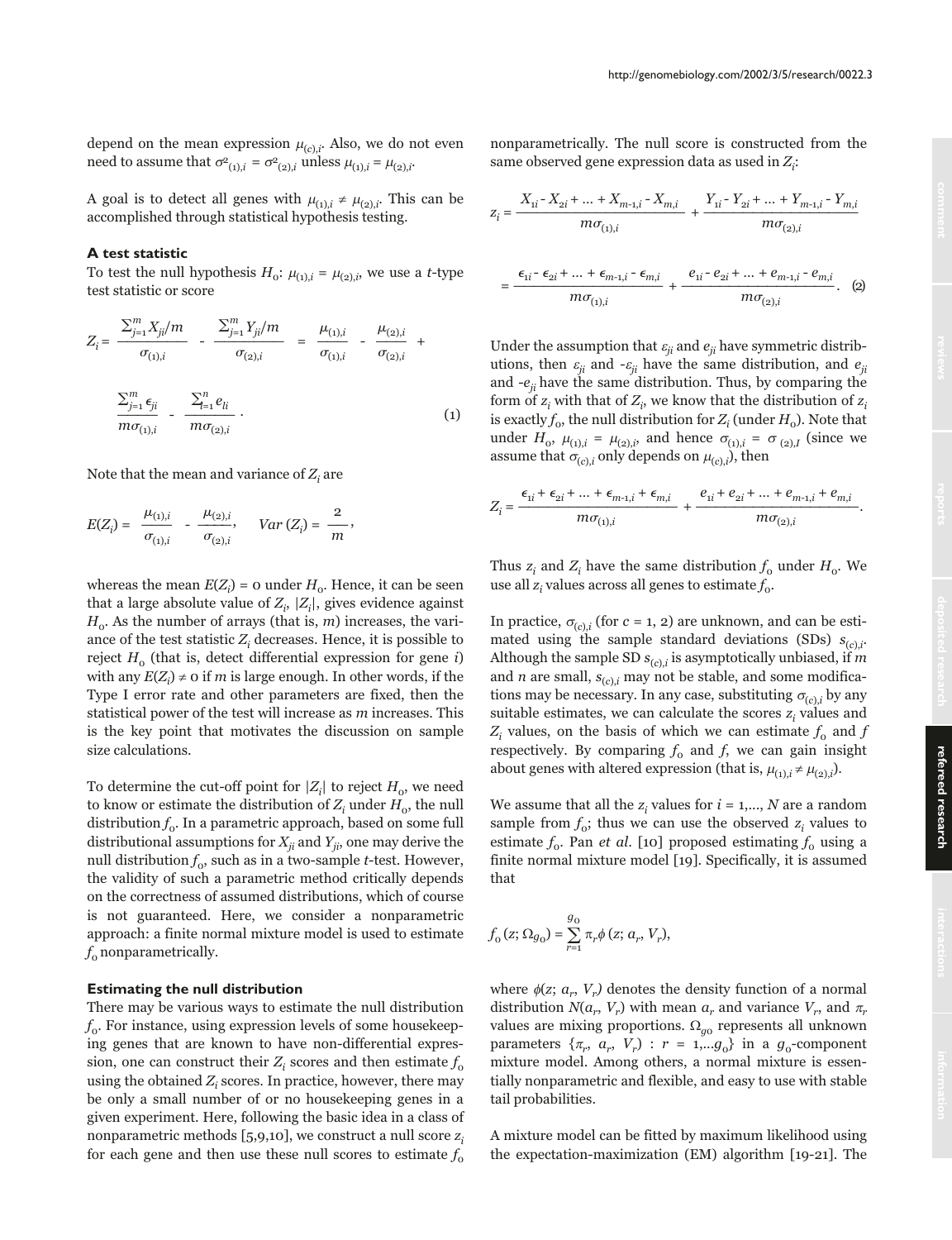number of components can be selected adaptively using the Akaike Information Criterion (AIC) [22] or the Bayesian Information Criterion (BIC) [23]. In using the AIC or BIC, one first fits a series of models with various values of  $g_0$ , then picks up the  $g_0$  corresponding to the first local minimum of AIC or BIC [24]. Some empirical studies seem to favor the use of BIC [24].

## **Determining the cut-off point**

Once we obtain an estimate of the null distribution  $f_0$ , we can determine the cut-off point of the rejection region for testing  $H<sub>o</sub>$ . In general, as for a two-sample test, the rejection region can be selected in the tails of  $f_0$  because, under the null hypothesis,  $Z_i$  should be close to the center of  $f_0$ , whereas if there is differential expression for gene  $i, Z_i$  is likely to be in one of the two tails of  $f_0$ . The specific choice may depend on the goal of the analysis. For example, if we are only interested in detecting upregulated genes, we can choose the rejection region at the right-tail of  $f_0$ . Our proposed method works for any specified way of determining the rejection region. As  $f_0$  should be symmetric about its mean 0, and often we are interested in both up- and downregulated genes, we propose to take the rejection region at the two tails of  $f_0$ ,  $\{z : f_0(z) < C_\alpha\}$ , where the constant  $C_\alpha > 0$  is the cut-off point and depends on the specified (gene-specific) Type I error rate  $\alpha$ . As usual,  $C_{\alpha} > 0$  is chosen such that the rejection rate under  $H_0$  is exactly  $\alpha$ :

$$
\alpha = \Pr(Z < -C_{\alpha} \text{ or } Z > C_{\alpha} | f_0)
$$
\n
$$
= \int_{-\infty}^{-C_{\alpha}} f_0(z) dz + \int_{C_{\alpha}}^{\infty} f_0(z) dz \tag{3}
$$
\n
$$
= \sum_{r=1}^{g_0} \pi_r [\Phi(-C_{\alpha}; a_r, V_r) + 1 - \Phi(C_{\alpha}; a_r, V_r)].
$$

where  $\Phi(z; a, V)$  is the corresponding cumulative distribution function for  $\phi(.)$ ; a, V). Using a numerical algorithm, such as the bisection method [25], we can solve the above equation to obtain  $C_\alpha$  for any given  $\alpha$ .

For microarray data, because we are testing  $H_0$  for each gene, the multiple test problem arises and some control on it is necessary. Usually we can use Bonferroni's method. For instance, if we want to maintain the genome-wide Type I error rate at the usual 5% level, then the Bonferroniadjusted gene-specific (that is, test-specific) Type I error rate is  $\alpha$  = 0.05/N, where N is the total number of genes to be tested.

Once  $C_{\alpha}$  is determined, we can calculate the power as a function of d, the magnitude of the expression change targeted to be detected. Note that

$$
d = \frac{\mu_{(1),i}}{\sigma_{(1),i}} - \frac{\mu_{(2),i}}{\sigma_{(2),i}}
$$

is the difference of the coefficients of variation under the two conditions. If  $\sigma_{(1),i} = \sigma_{(2),i}$ , d can be interpreted as the change of the mean expression levels from condition 1 to condition 2. Otherwise, it can be regarded as the difference of (variation) standardized mean expression levels. Specifically, we have the power function

$$
\beta(d,\alpha) = \Pr(Z - d < -C_{\alpha} \text{ or } Z - d > C_{\alpha} | f_0)
$$
\n
$$
= \int_{-\infty}^{d-C_{\alpha}} f_0(z) dz + \int_{d+C_{\alpha}}^{\infty} f_0(z) dz \tag{4}
$$
\n
$$
= \sum_{r=1}^{g_0} \pi_r [\Phi(d-C_{\alpha}; a_r, V_r) + 1 - \Phi(d + C_{\alpha}; a_r, V_r)].
$$

Unsurprisingly, we can see that  $\beta(d, \alpha)$  will increase as  $|d|$ increases. The effects of having more replicates will reduce the variability of  $f_o$ , leading to larger  $\beta(d, \alpha)$  for any given d.

#### **Calculation of replicate numbers**

Now we describe how to calculate replicate numbers based on some pilot data taken from earlier studies. We use  $z_{m,i}$  to explicitly denote the  $z_i$  scores in (2) with  $m$  replicates. Based on the data we can estimate the density function  $f_{0,m}(z;\Omega_{q0})$ of  $z_{m,i}$  values as a normal mixture

$$
f_{0,m}(z; \Omega_{g_0}) = \sum_{r}^{g_0} \pi_r \phi(z; a_r, V_r).
$$
 (5)

From now on, we treat  $f_{0,m}$  as known in Equation (5).

With estimated  $f_{0,m}$ , we want to estimate the density function  $f_{\mathrm{o},mk}$  for  $z_{mk,i}$ , the  $z_i$  scores based on  $mk$  replicates (with  $k$  >1). If we can have an estimate of  $f_{0, mk}$ , then we can obtain the corresponding power function  $\beta(d, \alpha)$  for mk replicates in the same way as described earlier for m replicates. Of course, we assume that our pilot data are drawn from only  $m$  arrays under each of the two experimental conditions, and thus we do not observe any  $z_{mk,i}$  based on mk arrays. However, we show next that it is possible to generate  $z_{mk,i}$  values from  $z_{mi}$ values. Note that we can draw random realizations of  $z_{m,i}$ from the estimated  $f_{0,m}$  (see Pan *et al.* [10] or the example below). Suppose  $z_{m,i}^{(j)}$  values (for  $j = 1, 2, ..., k$ ) are k independent realizations of  $z_{m,i}$ , then it is easy to show that

$$
z_{mk,i} = \sum_{j=1}^{k} z_{m,i}^{(j)}/k
$$
 (6)

have the distribution  $f_{0,mk}$ . Thus, the density function for  $z_{mk,i}$  values is

$$
f_{0,mk}(z;\Omega_{g_0}) = \sum_{r_1,\dots,r_k=1}^{g_0} \pi_{r_1}...\pi_{r_k} \phi(z; \sum_{j=1}^k a_{r_j}/k, \sum_{j=1}^k V_{r_j}/k^2). \quad (7)
$$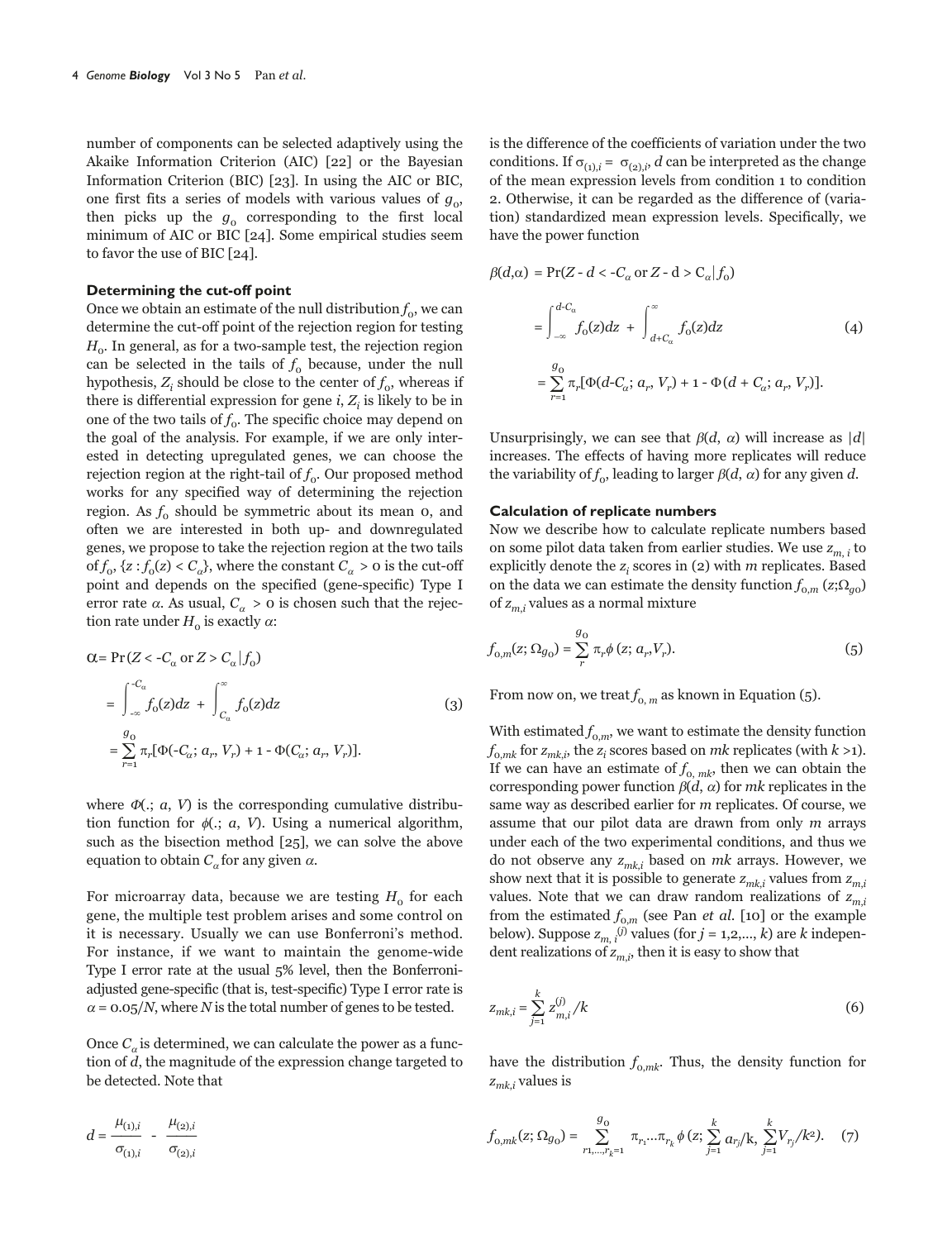For example, if we triple the number of replicates, the resulting density function is

$$
f_{0,3m}(z;\Omega_{g_0}) = \sum_{r_1,r_2,r_3=1}^{g_0} \pi_{r_1} \pi_{r_2} \pi_{r_3} \phi(z; (a_{r_1} + a_{r_2} + a_{r_3})/3, (V_{r_1} + V_{r_2} + V_{r_3})/9).
$$

The number of components of  $f_{0,mk}$  may be too large. For example, if the number of components is  $g_0 = 3$  for  $m = n = 2$ , the corresponding numbers of components for  $m = n = 4$ ,  $m = n = 6$  and  $m = n = 8$  are, respectively,  $g_0^2 = 9$ ,  $g_0^3 = 27$  and  $g_0^4$  = 81. In fact, some of these components may be very similar or have a negligible role, hence the form of  $f_{0,mk}$  may be simplified. In the extreme situation, as  $mk \rightarrow \infty$ , by the Central Limit Theorem, the mixture model will reduce to a single-component normal distribution. Hence, we propose a simulation-based method to select a more parsimonious model for  $f_{0,mk}$ .

On the basis of the mixture model  $f_{0,m}$  in Equation (5), we can generate a random sample of  $z_{m,i}^{(j)}$  values [10], from which we can calculate  $z_{mk,i}$  values using Equation (6). Using  $z_{mk}$  values we can fit a normal mixture model for  $f_{0,mk}$ . As we shall show later, we find such a fitted mixture model often contains a smaller number of components than  $g_{\alpha}^k$ , as dictated in Equation (7), leading to a simplified form of  $f_{0,mk}$ .

#### **Summary of the proposed method**

In summary, our proposed method of calculating the required replicate number works in the following steps.

Step 1. Suppose that we have pilot gene expression data  $X_{ii}$ and  $Y_{ii}$  from m arrays under each condition. Use formula (2) to calculate the scores  $z_{i,m}$ .

Step 2. Use  $z_{i,m}$  and the normal mixture model (5) to estimate  $f_{0,m}$ .

*Step 3*. For a specified Type I error rate  $\alpha$ , determine the cutoff point  $C_{\alpha}$  for the rejection region using formula (3), in which  $f_0$  is replaced with the estimated  $f_{0,m}$ .

Step 4. For any specified d, calculate the power function  $\beta(d, \alpha)$  using formula (4), in which  $f_0$  is replaced with the estimated  $f_{0,m}$ .

Step 5. For any given  $k > 1$ , use formula (7) or (6) to estimate  $f_{0,mk}$ .

*Step 6.* For a specified Type I error rate  $\alpha$ , determine the cutoff point  $C_{\alpha}$  for the rejection region using formula (3), in which  $f_0$  is replaced with the estimated  $f_{0,mk}$ .

Step 7. For any specified d, calculate the power function  $\beta(d, \alpha)$  using formulae (4), in which  $f_0$  is replaced with the estimated  $f_{0,mk}$ .

*Step 8.* Repeat Steps 5 to 7 until all  $k > 1$  of interest have been tried.

After the power functions for many possible mk replicates have been obtained, we can determine an appropriate number of replicates by considering all the factors involved, the desired power and Type I error rate, the targeted expression changes and other experimental constraints.

## **An example**

To understand the pathogenesis of otitis media, a study was conducted to identify genes involved in response to pneumococcal middle-ear infection and to study their roles in otitis media. Radioactively labeled DNA microarrays were applied to the mRNA analysis of 1,176 genes in middle-ear mucosa of rats with and without subacute pneumococcal middle-ear infection [26]. The data are available for the control group and for the pneumococcal middle-ear infection group. A more detailed description of how the data were collected and their public availability was provided in Pan et al. [26]. For the purpose of sample size calculations and to mimic many practical situations with only a small number of replicates, we only use  $m = n = 2$  arrays from each group. We first take a natural logarithm transformation for all the observed gene-expression levels (that is, radioactive intensities) so that the resulting distributions are less skewed (which will reduce the number of components of a fitted mixture model). Then, for each microarray, we standardize the transformed gene-expression levels by subtracting their median.

Because of the small  $m = 2$ , the sample SDs may not be stable. One way is to add a small constant as suggested by Efron et al. [5]. Here we follow the idea of Lin et al. [27] and use a loess smoother [28] to nonparametrically model the sample SDs in terms of the mean expression levels (Figure 1). Then we plug in the smoothed SD to calculate  $z_{2,i}$ . Note that an alternative use of SD or its modification in calculating  $z_{2,i}$  values will not change the basic idea and the following steps in sample size calculations.

We fitted three mixture models for  $f_{0,2}$  with  $g_0$  ranging from 1 to 3. Table 1 summarizes the model-fitting results.  $g_0 = 1$ was selected as both AIC and BIC achieve their minima there. So the fitted  $f_0$  is a normal distribution,  $N(-0.0013,$ 0.1278). However, for the purposes of general illustration, we choose  $g_0 = 2$  as the fitted model:

 $f_{0,2}(z) = 0.76\phi(z; -0.0415, 1.3117) + 0.24\phi(z; 0.0700, 2.6970).$ 

Figure 2a presents the histogram of  $z_i$  values and the fitted  $f_0$ with  $g_0 = 1$  and 2. There is not much difference between the two fitted  $f_{0,2}$ , both of which fit the data well. In particular,  $f_{0,2}$  does not look like a *t*-distribution with small degrees of freedom, as predicted from the t-test.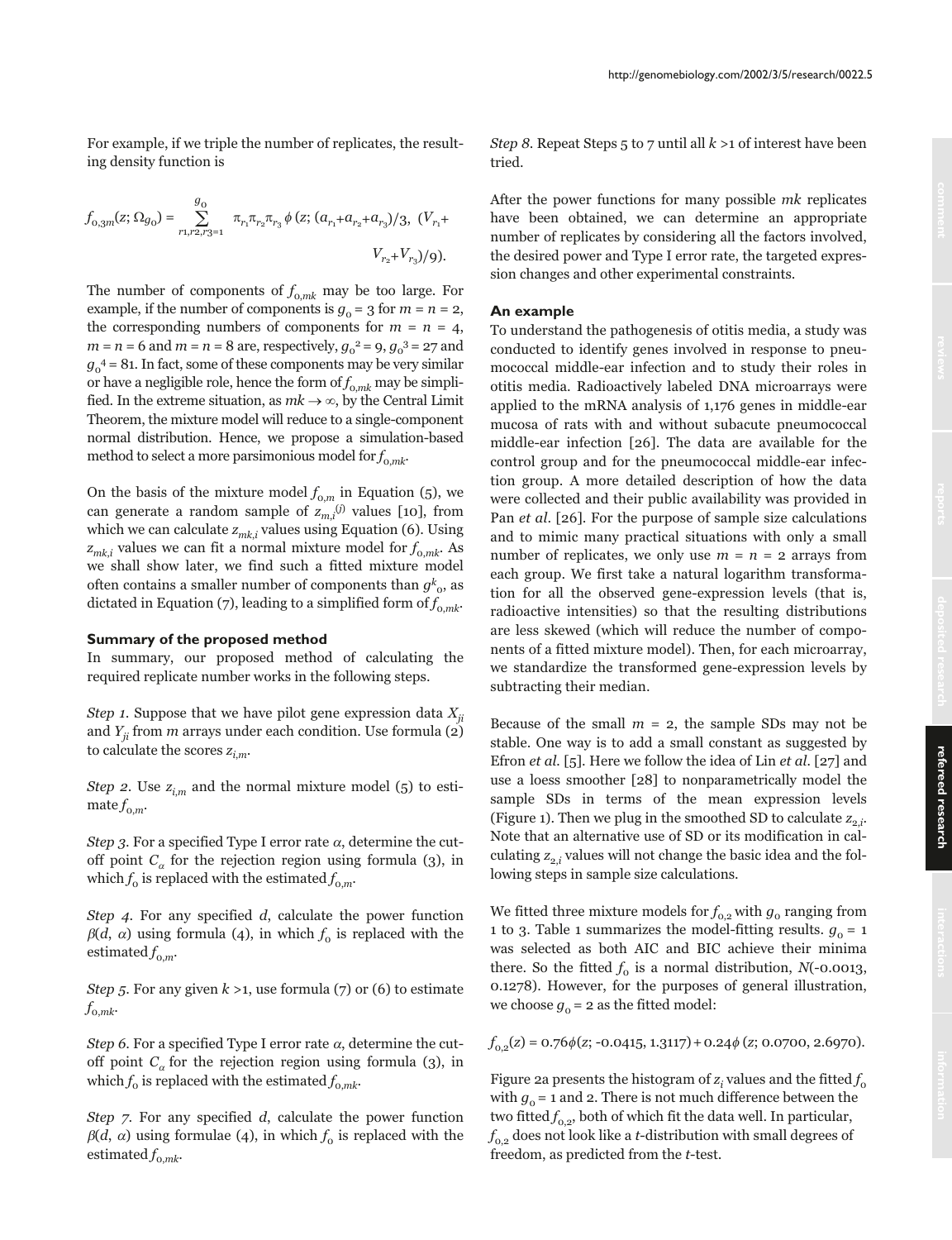

Sample standard deviations of expression levels and their loess smoothers as a function of the average expression levels for the two conditions respectively.

A realization of  $z_{2i}$  can be simulated in the following two steps. First, we draw a random number  $p_i$  from  $\{1, 2\}$  with probability 0.76 and 0.24 respectively. Second, if the drawn  $p_i = 1$ ,  $z_i$  is randomly drawn from a normal distribution  $\phi(z; -0.0415, 1.3117);$  otherwise, it is drawn from  $\phi$ (z; 0.0700, 2.6970). From the generated  $z_2$ , values, following expression (6) we generated three simulated data sets:  $z_{2k,i}$  values,  $I = 1,..., 1,176$  for  $k = 2, 3$  and 4. Then a normal mixture model was fitted to each data set. From Table 1, it can be seen that a single-component normal distribution was selected in each case. In Figure 2, each of the fitted normal distributions, N(-0.0494, 0.8226), N(-0.0644, 0.5383) and N(-0.0438, 0.4206), is compared with its theoretically derived mixture model in Equation (7); they are all very close. Here we see that using simulated data to fit a mixture model results in a much-simplified model. For example, for  $k = 4$ , it is a fitted single-component model versus a  $2^4$  = 16-component model in Equation (7). Note that, as predicted, all the means of the fitted models are all essentially 0, and their variances decrease as k increases.

If we want to have only one expected false-positive result from testing each of 1,176 non-differentially expressed genes, the gene-specific (or test-specific) Type I error rate is  $\alpha$  = 1/1176 = 0.09%. Using formula (3) and fitted-mixture model  $f_{0,2k}$ , the cut-off points  $C_{\alpha}$  are determined. Then the power functions  $\beta(d, \alpha)$  are drawn in Figure 3, which may help make a decision on the required number of replicates. For instance, if we want to detect an expression change  $d = 3$ with probability at least 80% and with  $\alpha$  =0.09%, then six replicates are needed. Also, with just two replicates, the power to detect a change as high as 4 is very low, smaller than  $30\%$ . Note that the choice of d may depend on some prior knowledge. For instance, based on the pilot data, we

| $\sim$<br>. . |  |
|---------------|--|
|---------------|--|

|                | ັ              |            |                 |            |                |            |                  |         |  |
|----------------|----------------|------------|-----------------|------------|----------------|------------|------------------|---------|--|
|                | Two replicates |            | Four replicates |            | Six replicates |            | Eight replicates |         |  |
| g <sub>0</sub> | <b>AIC</b>     | <b>BIC</b> | <b>AIC</b>      | <b>BIC</b> | AIC            | <b>BIC</b> | <b>AIC</b>       | BIC.    |  |
|                | 3928.10        | 3938.24    | 3111.75         | 3121.89    | 2612.98        | 2623.12    | 2322.85          | 2332.99 |  |
| $\overline{2}$ | 3928.54        | 3953.89    | 3116.40         | 3141.75    | 2617.65        | 2643.00    | 2327.03          | 2352.38 |  |
|                | 3932.67        | 3973.23    | 3122.20         | 3162.76    | 2622.61        | 2663.17    | 2331.92          | 2372.48 |  |
|                |                |            |                 |            |                |            |                  |         |  |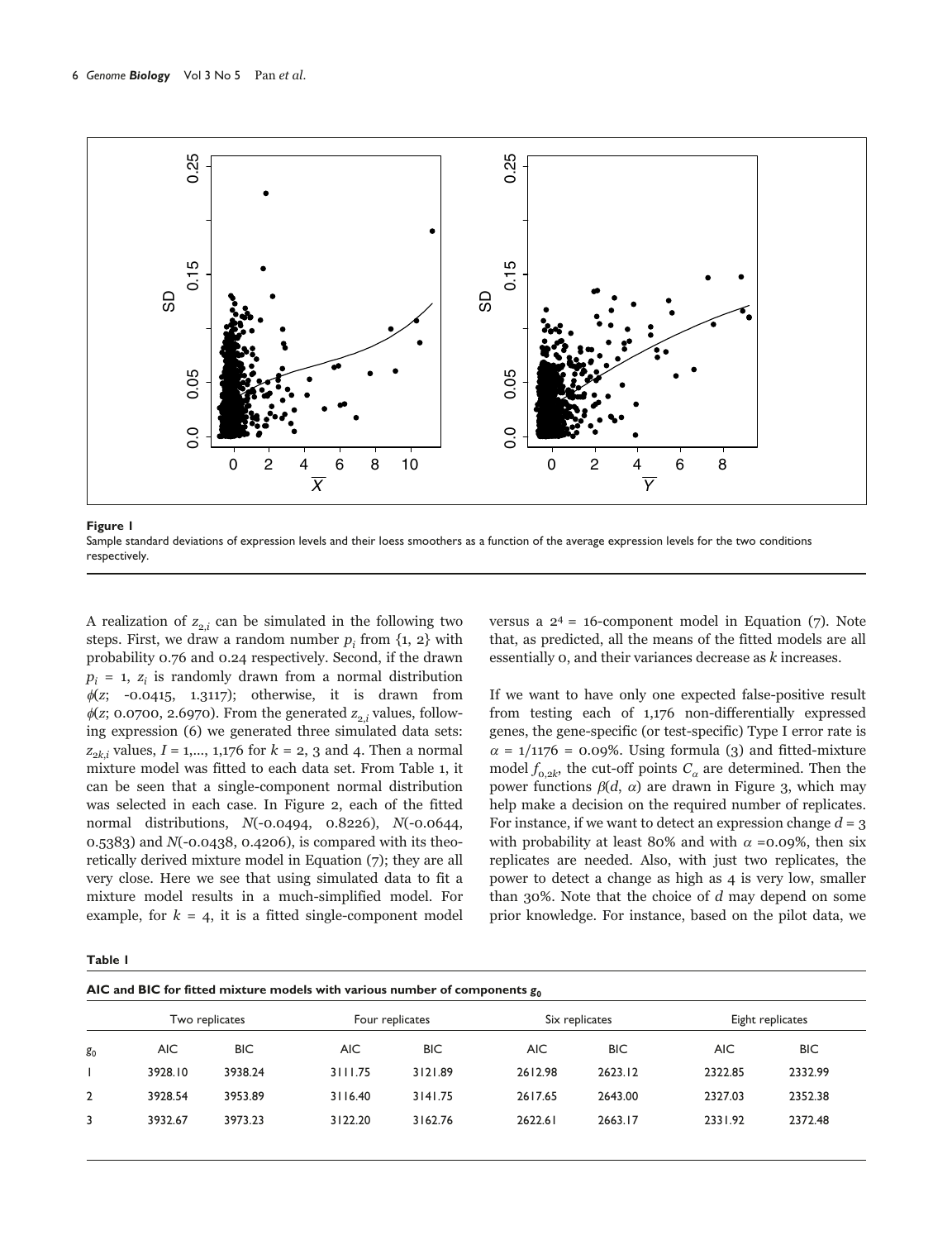

Histograms and estimated distribution density functions. **(a-d)** Two, four, six and eight replicates (*z*2 - *z*8), respectively. In (a), the solid and dotted lines are the fitted one- and two-component mixtures. In (b-d), the solid and dotted lines are the fitted and the theoretically derived mixtures.

can estimate the d values for some selected genes (with the sample means and sample SDs substituting the true means and SDs in the formula for d), from which one can determine a range of d values of interest.

Figures 4-6 give the results for testing  $N = 1,000, 5,000$  and 10,000 genes, respectively, while controlling the genome-wide

Type I error rate at the usual 5% level. It can be seen that as N increases, we also need a larger number of arrays to maintain the power of the statistical test when other parameters are fixed. For instance, for  $N = 10,000$  (Figure 6), even eight replicates cannot detect a change as large as  $d = 3$  with 80% power, but six replicates can detect a change  $d = 4$  with 80% power.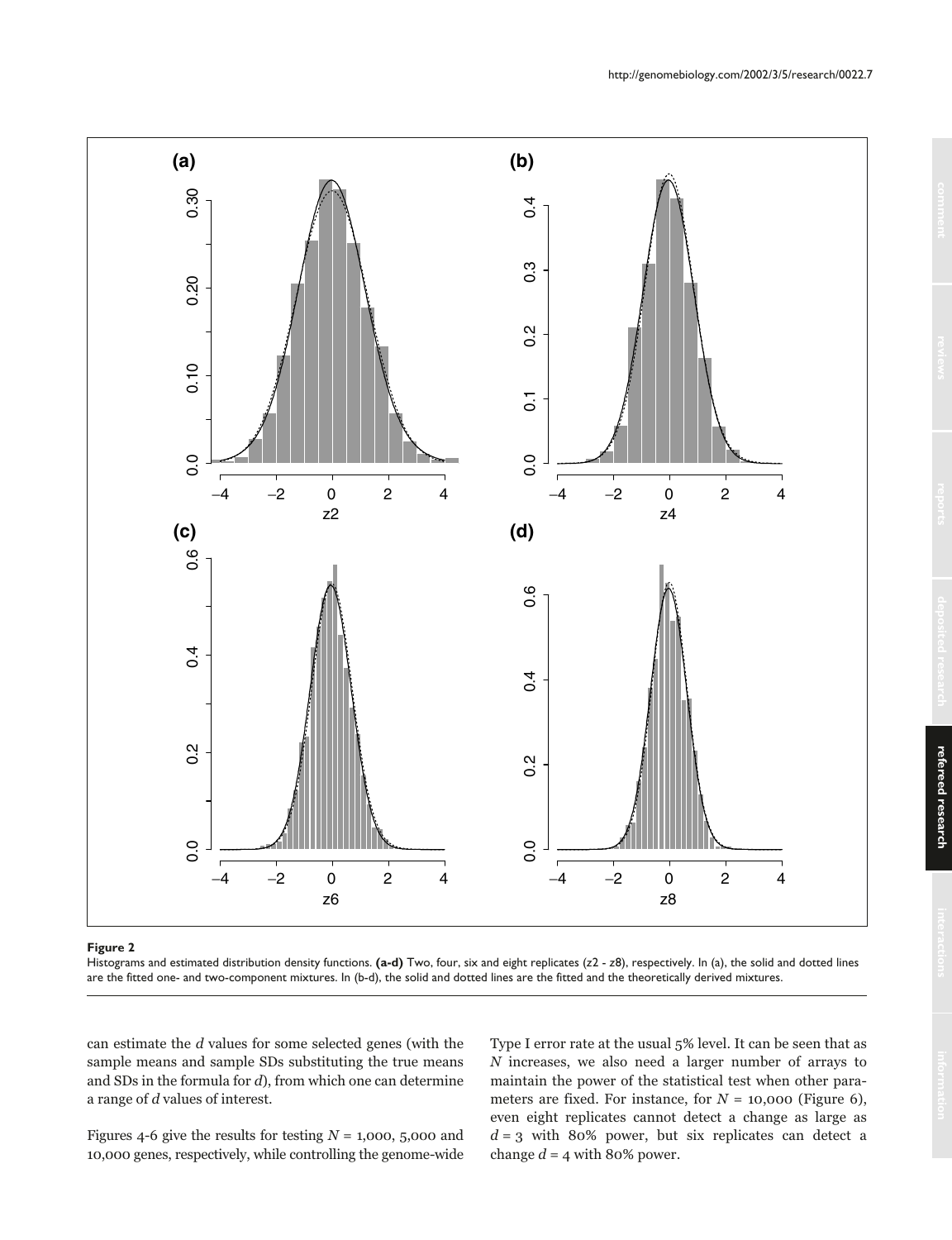

Power  $\beta$ (d,  $\alpha$ ) as a function of the magnitude of expression changes  $d$ and the number of replicates, with the gene-specific Type I error rate  $\alpha$  = 0.09% for the middle-ear data.

# **Conclusions**

We have described a method for calculating the number of replicates in microarray experiments. This method is designed for the situation where the mixture approach is going to be taken to analyze the data. Note that any method for sample size/power calculations has to depend on a specific statistical test to be used in data analysis; this explains why there is a huge literature on the topic for clinical trials. However, because of the close relation between the mixture approach and the other two recently proposed nonparametric approaches - the empirical Bayes method [5] and the statistical analysis of microarray (SAM) method [9] - our proposed method can be also applied to provide some useful guideline for designing microarray experiments even when one of the latter two approaches (or other approaches) is planned to be used for data analysis in a later stage. For instance, even though the null distribution  $f_0$  is estimated using the null scores  $z_i$  in our proposal, there may be alternative ways of estimating  $f_0$ , such as using an alternative nonparametric method (for example, kernel or local likelihood), rather than the finite normal mixture model, to estimate  $f_0$ , or using the test statistics,  $Z_i$ , of a large number of housekeeping genes to estimate  $f_0$ . Some modifications to the test





statistic  $Z_i$  and the null statistic  $z_i$  are also possible, especially when we consider differential gene expression across more than two conditions. These are all interesting topics we are investigating now.

In most sample size/power calculations, some pilot data are needed to provide reasonable estimates of some parameters needed for subsequent calculations. An alternative is to obtain reasonable estimates from other similar studies in the literature. However, because of the rapid development of microarray technology, the latter is not likely and we expect a researcher will have to do his or her own pilot study. This was the situation we considered in the example. A particular challenge is how to obtain good estimates of the variances of gene expression levels from a small number of replicates. In our example, we considered a nonparametric method to smooth sample variances. Some alternative smoothing methods have also appeared in the literature. But it is not clear which one is the most desirable. This is a topic for future study.

The proposed method is straightforward to statisticians and can be implemented in many existing statistical packages. Our sample S-Plus program and data are available at [29].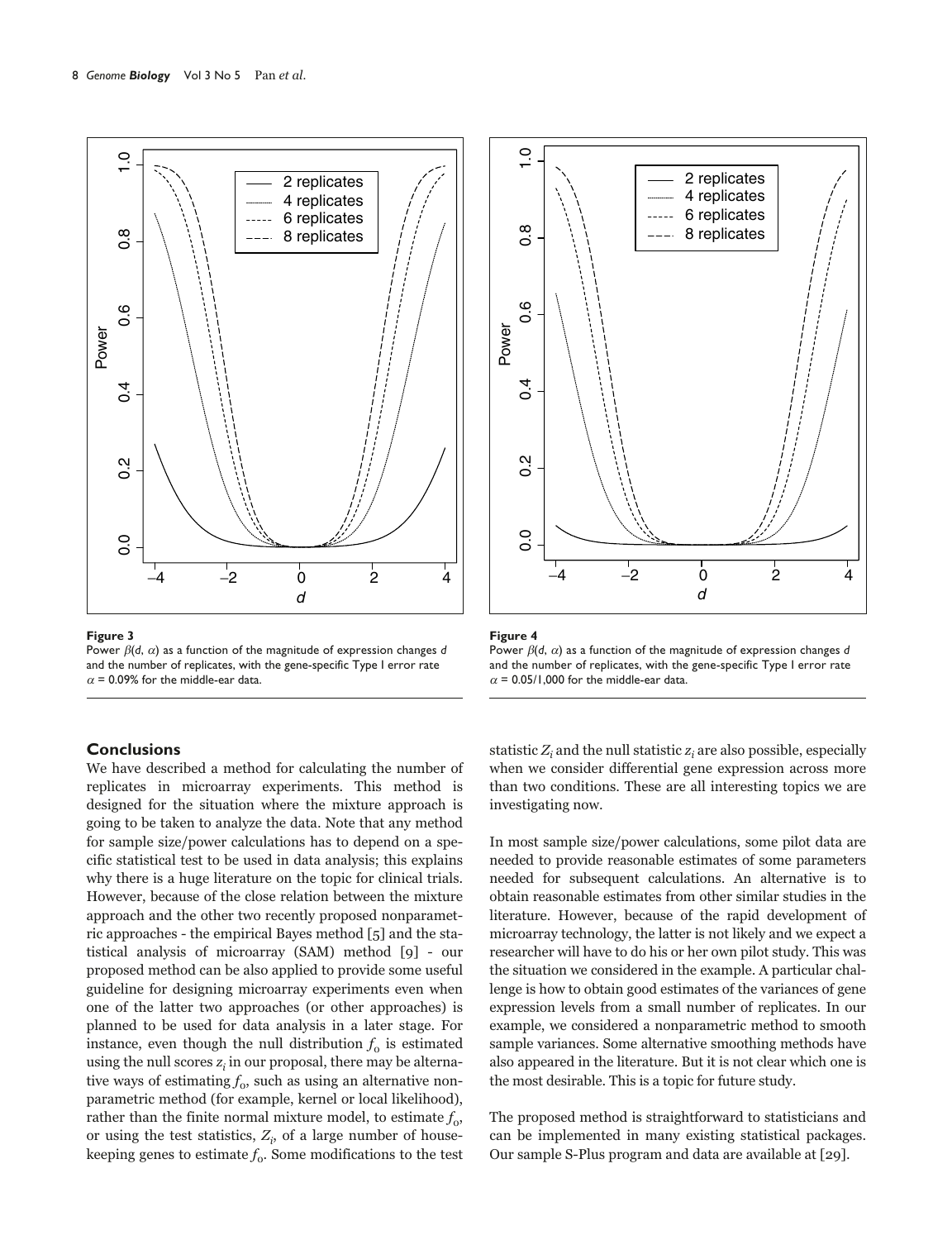

Power  $\beta$ (d,  $\alpha$ ) as a function of the magnitude of expression changes  $d$ and the number of replicates, with the gene-specific Type I error rate  $\alpha$  = 0.05/5,000 for the middle-ear data.

## **Acknowledgements**

This research was partially supported by NIH.

# **References**

- 1. Brown P, Botstein D: **Exploring the new world of the genome with DNA microarrays.** *Nat Genet* 1999, **21(Suppl):**33-37.
- 2. Lander ES: **Array of hope.** *Nat Genet* 1999, **21(Suppl):**3-4.
- 3. Chen Y, Dougherty ER, Bittner ML: **Ratio-based decisions and the quantitative analysis of cDNA microarray images.** *J Biomed Optics* 1997, **2:**364-367.
- 4. Newton MA, Kendziorski CM, Richmond CS, Blattner FR, Tsui KW: **On differential variability of expression ratios: improving statistical inference about gene expression changes from microarray data.** *J Comput Biol* 2001, **8:**37-52.
- 5. Efron B, Tibshirani R, Goss V, Chu G: **Microarrays and their use in a comparative experiment.** Technical Report, Department of Statistics, Stanford University, 2000. [http://www-stat.stanford.edu/~tibs/research.html].
- 6. Ideker T, Thorsson V, Siehel AF, Hood LE: **Testing for differentially-expressed genes by maximum likelihood analysis of microarray data.** *J Comput Biol* 2000, **7:**805-817.
- 7. Li H, Hong F: **Cluster-Rasch models for microarray gene expression data.** *Genome Biol* 2001, **2(8)**:research0031.1-0031.13.
- 8. Thomas JG, Olson JM, Tapscott SJ, Zhao LP: **An efficient and robust statistical modeling approach to discover differentially expressed genes using genomic expression profiles.** *Genome Res* 2001, **11:**1227-1236.
- 9. Tusher VG, Tibshirani R, Chu G: **Significance analysis of microarrays applied to the ionizing radiation response.** *Proc Natl Acad Sci USA* 2001, **98:**5116-5121.



# **Figure 6**

Power  $\beta$ (d,  $\alpha$ ) as a function of the magnitude of expression changes  $d$ and the number of replicates, with the gene-specific Type I error rate  $\alpha$  = 0.05/10,000 for the middle ear-data.

- 10. Pan W, Lin J, Le C: **A mixture model approach to detecting differentially expressed genes with microarray data.** Technical Report 2001-011, Division of Biostatistics, University of Minnesota, 2001. [http://www.biostat.umn.edu/cgi-bin/rrs?print+2001].
- 11. Lee MLT, Kuo FC, Whitmore GA, Sklar J: **Importance of replication in microarray gene expression studies: statistical methods and evidence from repetitive cDNA hybridizations.** *Proc Natl Acad Sci USA* 2000, **97:**9834-9839.
- 12. Pan W: **A comparative review of statistical methods for discovering differentially expressed genes in replicated microarray experiments.** *Bioinformatics*, in press . [http://www.biostat.umn.edu/cgi-bin/rrs?print+2001]
- 13. Black MA, Doerge RW: **Calculation of the minimum number of replicate spots required for detection of significant gene expression fold change in microarray experiments.** Technical Report, Department of Statistics, Purdue University, 2001.
- 14. Diggle PJ, Liang KY, Zeger SL: *Analysis of Longitudinal Data.* Oxford: Oxford University Press, 1994.
- 15. Dudoit S, Yang YH, Callow MJ, Speed TP: **Statistical methods for identifying differentially expressed genes in replicated cDNA microarray experiments.** Technical Report, Statistics Department, University of California at Berkeley, 2000. [http://www.stat.berkeley.edu/users/terry/zarray/Html/matt.html/.
- 16. Li C, Wong WH: **Model-based analysis of oligonucleotide arrays: expression index computation and outlier detection.** *Proc Natl Acad Sci USA* 2001, **98:**31-36.
- 17. Kerr MK, Martin M, Churchill GA: **Analysis of variance for gene expression microarray data.** *J Comput Biol* 2000, **7:**819- 837.
- 18. Yang YH, Buckley MJ, Dudoit S and Speed TP: **Comparison of methods for image analysis on cDNA microarray data.**